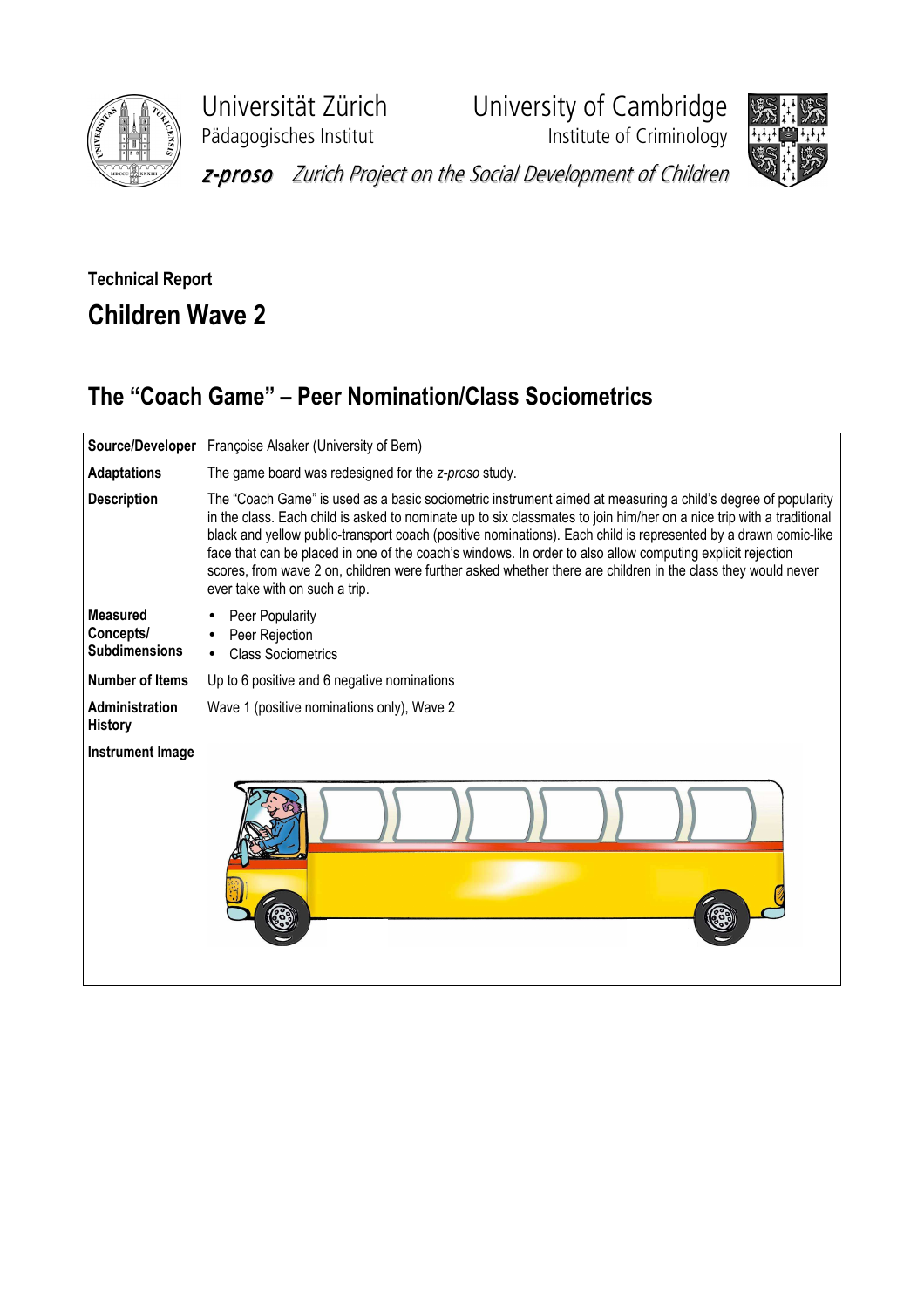| <b>Case Summary &amp;</b><br><b>Descriptive</b><br><b>Statistics</b><br>"positive | <b>Variable Name</b><br>Missings (%)        |            |         | Mean                     |                 |              | <b>Standard</b><br>Deviation |              |                | <b>Skewness</b>                                                                                                | <b>Kurtosis</b> |                |                   |  |  |
|-----------------------------------------------------------------------------------|---------------------------------------------|------------|---------|--------------------------|-----------------|--------------|------------------------------|--------------|----------------|----------------------------------------------------------------------------------------------------------------|-----------------|----------------|-------------------|--|--|
| nominations"                                                                      | ZK2_posnom                                  |            | (0.4% ) | 5                        |                 | 0.00         | 0.96                         |              |                | 0.22                                                                                                           | $-0.56$         |                |                   |  |  |
|                                                                                   | $N = 1307$                                  |            |         |                          |                 |              |                              |              |                |                                                                                                                |                 |                |                   |  |  |
| <b>Sum Index</b>                                                                  | "positive nominations"                      |            |         |                          |                 |              |                              |              |                |                                                                                                                |                 |                |                   |  |  |
| <b>Descriptive</b>                                                                |                                             |            |         | <b>Standard</b>          |                 |              |                              | Skew-        |                |                                                                                                                |                 | <b>ANOVA</b>   |                   |  |  |
| <b>Statistics</b>                                                                 | Group                                       | N          | Mean    | <b>Deviation</b><br>0.96 |                 | Min.         | Max.                         | ness         |                | Kurtosis                                                                                                       | df              | F              | р                 |  |  |
|                                                                                   | Full sample                                 | 1302       | 0       |                          |                 | $-2.04$      | 2.82                         | 0.22         |                | $-0.56$                                                                                                        |                 |                |                   |  |  |
|                                                                                   | Gender<br>Girls                             |            | $-0.08$ | 0.93                     |                 | $-1.98$      | 2.82                         | 0.31         |                | $-0.36$                                                                                                        | 1               | 7.86           | .005              |  |  |
|                                                                                   | <b>Boys</b>                                 | 643<br>659 | 0.07    | 0.98                     |                 | $-2.04$      | 2.72                         | 0.13         |                | $-0.69$                                                                                                        |                 |                |                   |  |  |
|                                                                                   |                                             |            |         |                          |                 |              |                              |              |                |                                                                                                                |                 |                |                   |  |  |
|                                                                                   | Treatment<br>Control                        | 326        | 0.01    | 0.96                     |                 | $-1.89$      | 2.72                         | 0.14         |                | $-0.56$                                                                                                        | 3               | 0.04           | .988              |  |  |
|                                                                                   | Triple P                                    | 311        | $-0.01$ | 0.96                     |                 | $-1.98$      | 2.66                         | 0.19         |                | $-0.66$                                                                                                        |                 |                |                   |  |  |
|                                                                                   | <b>PATHS</b>                                | 365        | 0.00    | 0.96                     |                 | $-2.04$      | 2.82                         | 0.29         |                | $-0.39$                                                                                                        |                 |                |                   |  |  |
|                                                                                   | Combination                                 | 300        | $-0.01$ | 0.96                     |                 | $-1.92$      | 2.53                         | 0.25         |                | $-0.61$                                                                                                        |                 |                |                   |  |  |
| <b>Correlations with</b><br><b>Subscales &amp; DVs</b>                            |                                             |            |         |                          |                 |              |                              | <b>Boys</b>  |                |                                                                                                                |                 | Girls          |                   |  |  |
|                                                                                   | Variable                                    |            |         | r                        | p               | N            |                              | r            | р              | N                                                                                                              |                 | r<br>p         | N                 |  |  |
|                                                                                   | <b>Subscales</b>                            |            |         |                          |                 |              |                              |              |                |                                                                                                                |                 |                |                   |  |  |
|                                                                                   | Negative nominations W2                     |            |         | $-317$                   | $***$<br>$***$  | 1272         |                              | $-344$       | $***$<br>$***$ | 639                                                                                                            | $-313$          | $***$<br>$***$ | 633               |  |  |
|                                                                                   | Social impact W2<br>Positive nominations W1 |            |         | .789<br>.545             | ***             | 1302<br>1235 |                              | .774<br>.581 | $***$          | 659<br>619                                                                                                     | .804<br>.501    | $***$          | 643<br>616        |  |  |
|                                                                                   | Child SBQ                                   |            |         |                          |                 |              |                              |              |                |                                                                                                                |                 |                |                   |  |  |
|                                                                                   | <b>Aggression W1</b>                        |            |         | $-013$                   | ns              | 1302         |                              | $-029$       | ns             | 659                                                                                                            | $-0.020$        | ns             | 643               |  |  |
|                                                                                   | Prosociality W2                             |            |         | .089                     | $^{\star\star}$ | 1302         |                              | .101         | **             | 659                                                                                                            | .109            | **             | 643               |  |  |
|                                                                                   | <b>Aggression W1</b>                        |            |         | $-013$                   | ns              | 1290         |                              | - 044        | ns             | 653                                                                                                            | .009            | ns             | 637               |  |  |
|                                                                                   | Prosociality W1                             |            |         | .063                     | $\star$         | 1290         |                              | .068         | ns             | 653                                                                                                            | .082            | $^{\star}$     | 637               |  |  |
|                                                                                   |                                             |            |         |                          |                 |              |                              |              |                |                                                                                                                |                 |                |                   |  |  |
|                                                                                   | Teacher SBQ2.1                              |            |         |                          |                 | 1278         |                              | $-072$       | ns             | 648                                                                                                            | $-120$          | $***$<br>*     | 630               |  |  |
|                                                                                   | <b>Total Aggression</b>                     |            |         | $-080$                   | $**$            |              |                              |              |                |                                                                                                                |                 |                |                   |  |  |
|                                                                                   | Prosociality                                |            |         | .076                     | $**$            | 1280         |                              | .115         | $**$           | 648                                                                                                            | .092            |                |                   |  |  |
|                                                                                   | Parent SBQ                                  |            |         |                          |                 |              |                              |              |                |                                                                                                                |                 |                |                   |  |  |
|                                                                                   | Aggression                                  |            |         | .066                     |                 | 1144         |                              | .099         |                | 598                                                                                                            | .008            | ns             |                   |  |  |
|                                                                                   | Prosociality                                |            |         | $-0.16$                  | ns              | 1142         |                              | $-0.04$      | ns             | 599                                                                                                            | $-0.005$        | ns             |                   |  |  |
|                                                                                   | $1***$ p<.001, ** p<.01, * p<.05, ns p>.05  |            |         |                          |                 |              |                              |              |                |                                                                                                                |                 |                |                   |  |  |
|                                                                                   | Comments:<br>1)                             |            |         |                          |                 |              |                              |              |                | Significant correlations with Child SBQ Prosociality W1 and Teacher SBQ2.1 Total aggression disappear for boys |                 |                | 632<br>546<br>543 |  |  |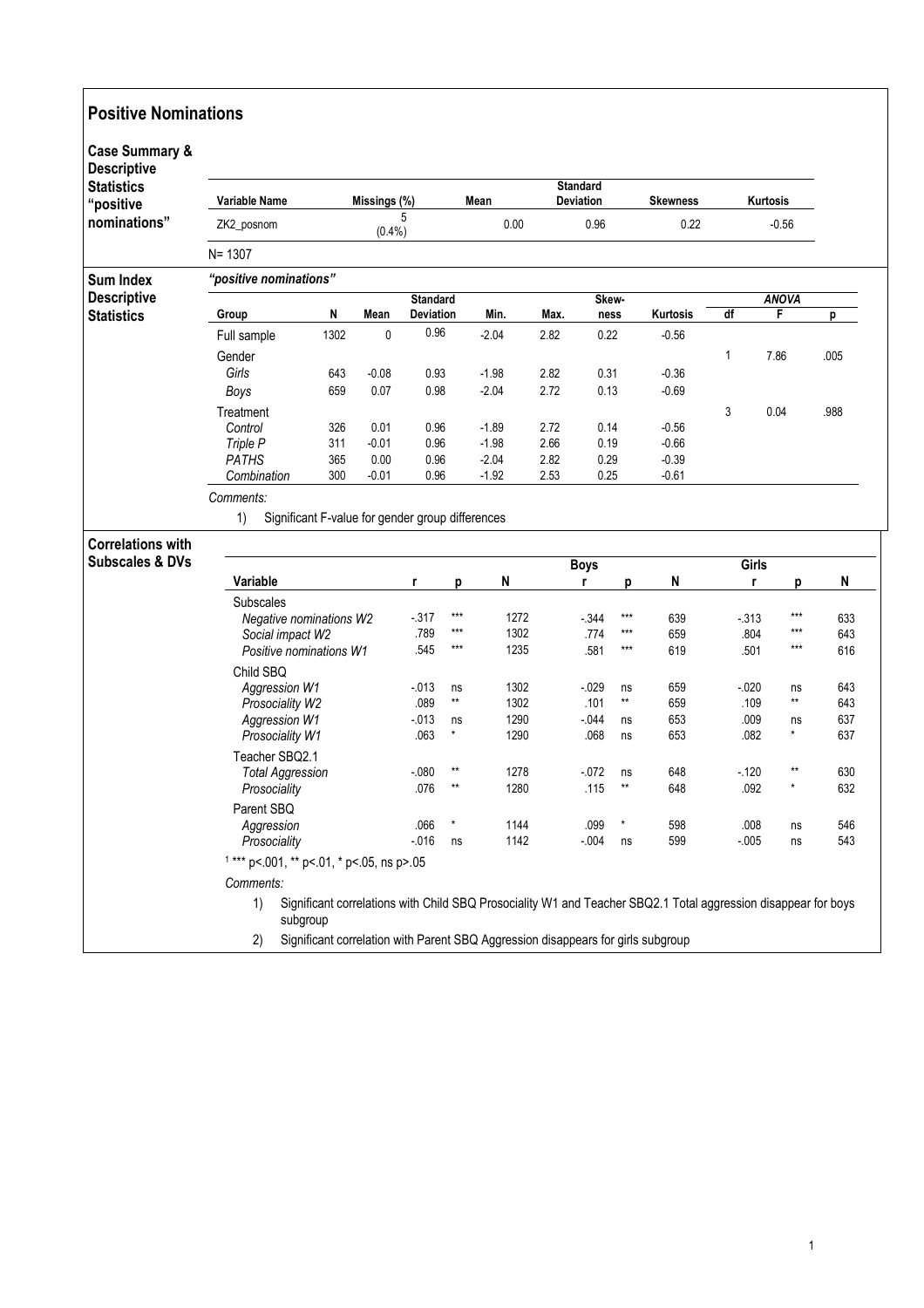| <b>Negative Nominations</b>                     |                                                        |                                            |              |         |                                     |                                                     |                              |                 |                                                                                                                    |                |                   |            |  |
|-------------------------------------------------|--------------------------------------------------------|--------------------------------------------|--------------|---------|-------------------------------------|-----------------------------------------------------|------------------------------|-----------------|--------------------------------------------------------------------------------------------------------------------|----------------|-------------------|------------|--|
| <b>Case Summary &amp;</b><br><b>Descriptive</b> |                                                        |                                            |              |         |                                     |                                                     |                              |                 |                                                                                                                    |                |                   |            |  |
| <b>Statistics "negative</b><br>nominations"     | Variable Name<br>Missings (%)                          |                                            |              |         |                                     | Mean                                                | <b>Standard</b><br>Deviation | <b>Skewness</b> | Kurtosis                                                                                                           |                |                   |            |  |
|                                                 | ZK2_negnom                                             |                                            | 31<br>(2.4%) |         |                                     | 0                                                   | 0.96                         | 0.87            | 0.29                                                                                                               |                |                   |            |  |
|                                                 | $N = 1307$                                             |                                            |              |         |                                     |                                                     |                              |                 |                                                                                                                    |                |                   |            |  |
| <b>Sum Index</b>                                |                                                        | "negative nominations"                     |              |         |                                     |                                                     |                              |                 |                                                                                                                    |                |                   |            |  |
| <b>Descriptive</b><br><b>Statistics</b>         | Group                                                  |                                            | N            | Mean    | <b>Standard</b><br><b>Deviation</b> | Min.                                                | Max.                         | Skew-<br>ness   | Kurtosis                                                                                                           | df             | <b>ANOVA</b><br>F | р          |  |
|                                                 | Full sample                                            |                                            | 1276         | 0.00    | 0.96                                | $-2.12$                                             | 3.45                         | 0.87            | 0.29                                                                                                               |                |                   |            |  |
|                                                 | Gender                                                 |                                            |              |         |                                     |                                                     |                              |                 |                                                                                                                    | 1              | 20.01             | .000       |  |
|                                                 | Girls                                                  |                                            | 634          | $-0.12$ | 0.90                                | $-2.12$                                             | 3.44                         | 0.97            | 0.70                                                                                                               |                |                   |            |  |
|                                                 | Boys                                                   |                                            | 642          | 0.12    | 1.01                                | $-1.71$                                             | 3.45                         | 0.76            | $-0.04$                                                                                                            |                |                   |            |  |
|                                                 | Treatment                                              |                                            |              |         |                                     |                                                     |                              |                 |                                                                                                                    | 3              | 0.02              | .996       |  |
|                                                 | Control                                                |                                            | 313          | $-0.01$ | 0.96                                | $-1.71$                                             | 3.45                         | 1.10            | 0.97                                                                                                               |                |                   |            |  |
|                                                 | Triple P                                               |                                            | 307          | 0.01    | 0.96                                | $-1.70$                                             | 3.09                         | 0.83            | 0.03                                                                                                               |                |                   |            |  |
|                                                 | <b>PATHS</b>                                           |                                            | 365          | $-0.01$ | 0.96                                | $-1.71$                                             | 3.45                         | 1.10            | 0.97                                                                                                               |                |                   |            |  |
|                                                 | Combination                                            |                                            | 291          | 0.01    | 0.96                                | $-2.04$                                             | 3.40                         | 0.71            | $-0.10$                                                                                                            |                |                   |            |  |
|                                                 | Comments:                                              |                                            |              |         |                                     |                                                     |                              |                 |                                                                                                                    |                |                   |            |  |
|                                                 | 1)<br>Significant F-value for gender group differences |                                            |              |         |                                     |                                                     |                              |                 |                                                                                                                    |                |                   |            |  |
|                                                 | 2)                                                     |                                            |              |         |                                     | Control and PATHS subgroups with excessive skewness |                              |                 |                                                                                                                    |                |                   |            |  |
|                                                 |                                                        |                                            |              |         |                                     |                                                     |                              |                 |                                                                                                                    |                |                   |            |  |
| <b>Correlations with</b>                        |                                                        |                                            |              |         |                                     |                                                     |                              |                 |                                                                                                                    |                |                   |            |  |
| <b>Subscales &amp; DVs</b>                      |                                                        |                                            |              |         |                                     |                                                     | <b>Boys</b>                  |                 |                                                                                                                    | Girls          |                   |            |  |
|                                                 | Variable                                               |                                            |              | r       | p                                   | N                                                   | r                            | Ŋ               | N                                                                                                                  | r              | p                 | N          |  |
|                                                 | <b>Subscales</b>                                       |                                            |              |         |                                     |                                                     |                              |                 |                                                                                                                    |                |                   |            |  |
|                                                 |                                                        | Positive nominations W2                    |              |         | $***$<br>$-317$<br>$***$            | 1272                                                | $-344$                       | $***$<br>$***$  | 639                                                                                                                | $-313$         | ***<br>$***$      | 633        |  |
|                                                 |                                                        | Social impact W2                           |              |         | .282<br>$***$<br>$-209$             | 1276<br>1214                                        | .279                         | $***$           | 642                                                                                                                | .257           | $***$             | 634        |  |
|                                                 |                                                        | Positive nominations W1                    |              |         |                                     |                                                     | $-220$                       |                 | 606                                                                                                                | $-211$         |                   | 608        |  |
|                                                 | Child SBQ                                              |                                            |              |         | $\star\star$                        |                                                     |                              |                 |                                                                                                                    |                |                   |            |  |
|                                                 |                                                        | Aggression W2                              |              |         | .092<br>$-070$<br>$\star$           | 1276<br>1276                                        | .103<br>$-0.076$             | $**$            | 642<br>642                                                                                                         | .034<br>$-013$ | ns                | 634<br>634 |  |
|                                                 |                                                        | Prosociality W2<br><b>Aggression W1</b>    |              |         | .037<br>ns                          | 1265                                                | .066                         | ns<br>ns        | 637                                                                                                                | $-0.18$        | ns<br>ns          | 628        |  |
|                                                 |                                                        | Prosociality W1                            |              |         | $\pmb{\ast}$<br>$-0.058$            | 1265                                                | $-058$                       | ns              | 637                                                                                                                | $-023$         | ns                | 628        |  |
|                                                 |                                                        | Teacher SBQ2.1                             |              |         |                                     |                                                     |                              |                 |                                                                                                                    |                |                   |            |  |
|                                                 |                                                        |                                            |              |         | $***$<br>.265                       | 1252                                                | .270                         | $***$           | 631                                                                                                                | .227           | $***$             | 621        |  |
|                                                 | Prosociality                                           | <b>Total Aggression</b>                    |              |         | $***$<br>$-122$                     | 1254                                                | $-074$                       | ns              | 631                                                                                                                | $-.110$        | $***$             | 623        |  |
|                                                 | Parent SBQ                                             |                                            |              |         |                                     |                                                     |                              |                 |                                                                                                                    |                |                   |            |  |
|                                                 | Aggression                                             |                                            |              |         | $^{\star\star}$<br>.096             | 1121                                                | .128                         | **              | 581                                                                                                                | .015           | ns                | 540        |  |
|                                                 | Prosociality                                           |                                            |              |         | .000<br>ns                          | 1120                                                | .056                         | ns              | 582                                                                                                                | $-0.021$       | ns                | 538        |  |
|                                                 |                                                        | $1***$ p<.001, ** p<.01, * p<.05, ns p>.05 |              |         |                                     |                                                     |                              |                 |                                                                                                                    |                |                   |            |  |
|                                                 |                                                        |                                            |              |         |                                     |                                                     |                              |                 |                                                                                                                    |                |                   |            |  |
|                                                 | Comments:                                              |                                            |              |         |                                     |                                                     |                              |                 |                                                                                                                    |                |                   |            |  |
|                                                 | 1)                                                     |                                            |              |         |                                     |                                                     |                              |                 | Significant correlations with Child SBQ Aggression W2 and Parent SBQ Aggression disappear for girls subgroup       |                |                   |            |  |
|                                                 | 2)                                                     |                                            |              |         |                                     |                                                     |                              |                 | Significant correlation with Teacher SBQ 2.1 Prosociality disappears for boys subgroup                             |                |                   |            |  |
|                                                 | 3)                                                     |                                            |              |         |                                     |                                                     |                              |                 | Significant correlation with Child SBQ Prosociality W2 gets insifnicant after division in boys and girls subgroups |                |                   |            |  |

3) Significant correlation with Child SBQ Prosociality W2 gets insifnicant after division in boys and girls subgroups